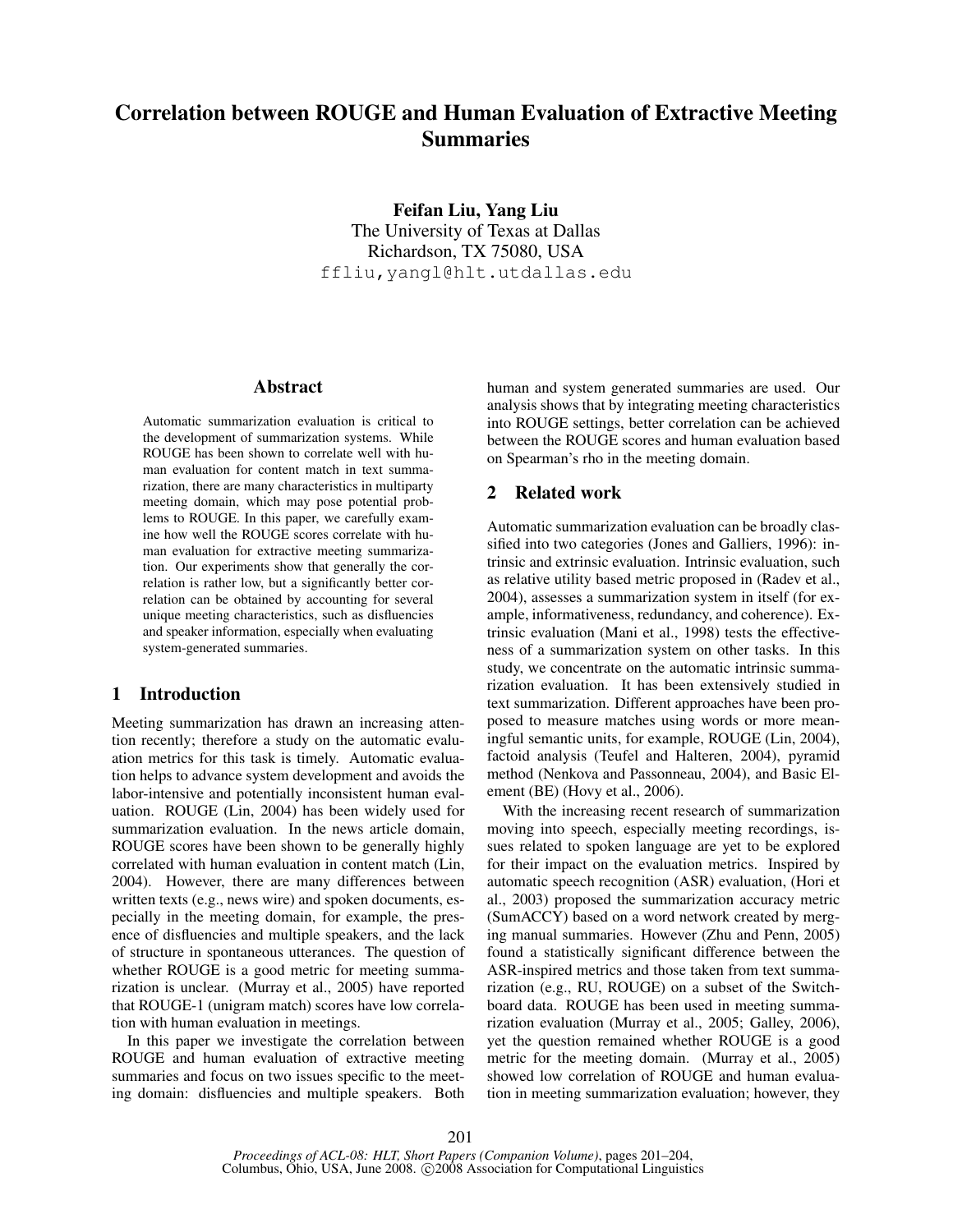simply used ROUGE as is and did not take into account the meeting characteristics during evaluation.

In this paper, we ask the question of whether ROUGE correlates with human evaluation of extractive meeting summaries and whether we can modify ROUGE to account for the meeting style for a better correlation with human evaluation.

# 3 Experimental Setup

## 3.1 Data

We used the ICSI meeting data (Janin et al., 2003) that contains naturally-occurring research meetings. All the meetings have been transcribed and annotated with dialog acts (DA) (Shriberg et al., 2004), topics, and extractive summaries (Murray et al., 2005).

For this study, we used the same 6 test meetings as in (Murray et al., 2005; Galley, 2006). Each meeting already has 3 human summaries from 3 common annotators. We recruited another 3 human subjects to generate 3 more human summaries, in order to create more data points for a reliable analysis. The Kappa statistics for those 6 different annotators varies from 0.11 to 0.35 for different meetings. The human summaries have different length, containing around 6.5% of the selected DAs and 13.5% of the words respectively. We used four different system summaries for each of the 6 meetings: one based on the MMR method in MEAD (Carbonell and Goldstein, 1998; et al., 2003), the other three are the system output from (Galley, 2006; Murray et al., 2005; Xie and Liu, 2008). All the system generated summaries contain around 5% of the DAs and 16% of the words of the entire meeting. Thus, in total we have 36 human summaries and 24 system summaries on the 6 test meetings, on which the correlation between ROUGE and human evaluation is calculated and investigated.

All the experiments in this paper are based on human transcriptions, with a central interest on whether some characteristics of the meeting recordings affect the correlation between ROUGE and human evaluations, without the effect from speech recognition or automatic sentence segmentation errors.

## 3.2 Automatic ROUGE Evaluation

ROUGE (Lin, 2004) measures the n-gram match between system generated summaries and human summaries. In most of this study, we used the same options in ROUGE as in the DUC summarization evaluation (NIST, 2007), and modify the input to ROUGE to account for the following two phenomena.

• Disfluencies

Meetings contain spontaneous speech with many disfluencies, such as filled pauses (uh, um), discourse markers (e.g., I mean, you know), repetitions, corrections, and incomplete sentences. There have been efforts on the study of the impact of disfluencies on summarization techniques (Liu et al., 2007; Zhu and Penn, 2006) and human readability (Jones et al., 2003). However, it is not clear whether disfluencies impact automatic evaluation of extractive meeting summarization.

Since we use extractive summarization, summary sentences may contain difluencies. We hand annotated the transcripts for the 6 meetings and marked the disfluencies such that we can remove them to obtain cleaned up sentences for those selected summary sentences. To study the impact of disfluencies, we run ROUGE using two different inputs: summaries based on the original transcription, and the summaries with disfluencies removed.

# • Speaker information

The existence of multiple speakers in meetings raises questions about the evaluation method. (Galley, 2006) considered some location constrains in meeting summarization evaluation, which utilizes speaker information to some extent. In this study we use the data in separate channels for each speaker and thus have the speaker information available for each sentence. We associate the speaker ID with each word, treat them together as a new 'word' in the input to ROUGE.

#### 3.3 Human Evaluation

Five human subjects (all undergraduate students in Computer Science) participated in human evaluation. In total, there are 20 different summaries for each of the 6 test meetings: 6 human-generated, 4 system-generated, and their corresponding ones with disfluencies removed. We assigned 4 summaries with different configurations to each human subject: human vs. system generated summaries, with or without disfluencies. Each human evaluated 24 summaries in total, for the 6 test meetings.

For each summary, the human subjects were asked to rate the following statements using a scale of 1-5 according to the extent of their agreement with them.

- S1: The summary reflects the discussion flow in the meeting very well.
- S2: Almost all the important topic points of the meeting are represented.
- S3: Most of the sentences in the summary are relevant to the original meeting.
- S4: The information in the summary is not redundant.
- S5: The relationship between the importance of each topic in the meeting and the amount of summary space given to that topic seems appropriate.
- S6: The relationship between the role of each speaker and the amount of summary speech selected for that speaker seems appropriate.
- S7: Some sentences in the summary convey the same meaning.
- S8: Some sentences are not necessary (e.g., in terms of importance) to be included in the summary.
- S9: The summary is helpful to someone who wants to know what are discussed in the meeting.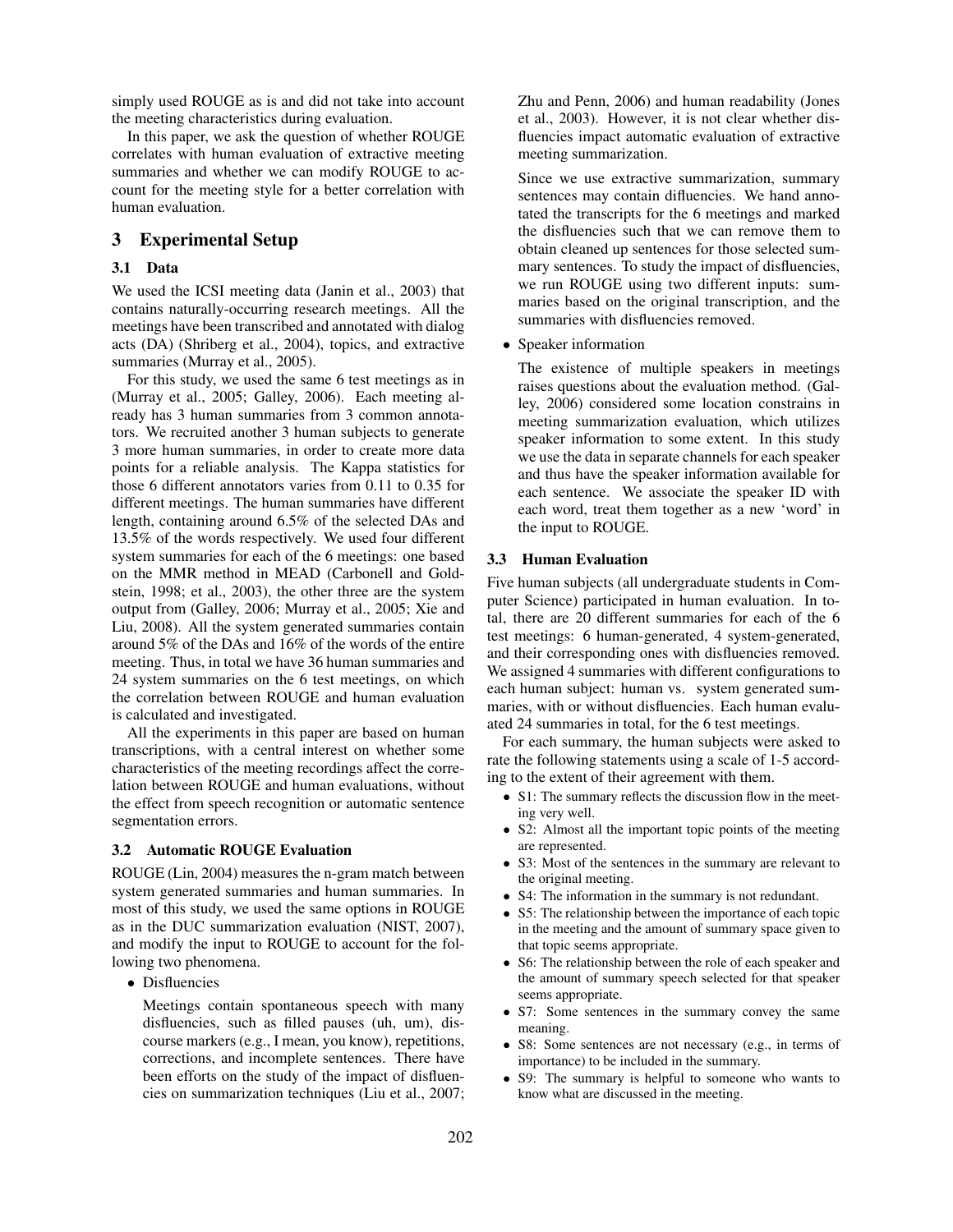These statements are an extension of those used in (Murray et al., 2005) for human evaluation of meeting summaries. The additional ones we added were designed to account for the discussion flow in the meetings. Some of the statements above are used to measure similar aspects, but from different perspectives, such as S5 and S6, S4 and S7. This may reduce some accidental noise in human evaluation. We grouped these statements into 4 categories: Informative Structure (IS): S1, S5 and S6; Informative Coverage (IC): S2 and S9; Informative Relevance (IRV): S3 and S8; and Informative Redundancy (IRD): S4 and S7.

#### 4 Results

## 4.1 Correlation between Human Evaluation and Original ROUGE Score

Similar to (Murray et al., 2005), we also use Spearman's rank coefficient (rho) to investigate the correlation between ROUGE and human evaluation. We have 36 human summaries and 24 system summaries for the 6 meetings in our study. For each of the human summaries, the ROUGE scores are generated using the other 5 human summaries as references. For system generated summaries, we calculate the ROUGE score using 5 human references, and then obtain the average from 6 such setups. The correlation results are presented in Table 1. In addition to the overall average for human evaluation (H AVG), we calculated the average score for each evaluation category (see Section 3.3). For ROUGE evaluation, we chose the F-measure for R-1 (unigram) and R-SU4 (skip-bigram with maximum gap length of 4), which is based on our observation that other scores in ROUGE are always highly correlated (rho>0.9) to either of them for this task. We compute the correlation separately for the human and system summaries in order to avoid the impact due to the inherent difference between the two different summaries.

| Correlation on Human Summaries  |                     |         |         |              |              |  |  |  |
|---------------------------------|---------------------|---------|---------|--------------|--------------|--|--|--|
|                                 | $H$ <sub>-AVG</sub> | $H-1S$  | $H\_IC$ | <b>H_IRV</b> | <b>H_IRD</b> |  |  |  |
| $R-1$                           | 0.09                | 0.22    | 0.21    | 0.03         | $-0.20$      |  |  |  |
| $R-SU4$                         | 0.18                | 0.33    | 0.38    | 0.04         | $-0.30$      |  |  |  |
| Correlation on System Summaries |                     |         |         |              |              |  |  |  |
| $R-1$                           | $-0.07$             | $-0.02$ | $-0.17$ | $-0.27$      | $-0.02$      |  |  |  |
| R-SU <sub>4</sub>               | 0.08                | 0.05    | 0.01    | $-0.15$      | 0.14         |  |  |  |

Table 1: Spearman's rho between human evaluation (H) and ROUGE (R) with basic setting.

We can see that R-SU4 obtains a higher correlation with human evaluation than R-1 on the whole, but still very low, which is consistent with the previous conclusion from (Murray et al., 2005). Among the four categories, better correlation is achieved for information structure (IS) and information coverage (IC) compared to the other two categories. This is consistent with what ROUGE is designed for, "recall oriented understudy gisting evaluation" — we expect it to model IS and IC well by ngram and skip-bigram matching but not relevancy (IRV) and redundancy (IRD) effectively. In addition, we found low correlation on system generated summaries, suggesting it is more challenging to evaluate those summaries both by humans and the automatic metrics.

#### 4.2 Impacts of Disfluencies on Correlation

Table 2 shows the correlation results between ROUGE (R-SU4) and human evaluation on the original and cleaned up summaries respectively. For human summaries, after removing disfluencies, the correlation between ROUGE and human evaluation improves on the whole, but degrades on information structure (IS) and information coverage (IC) categories. However, for system summaries, there is a significant gain of correlation on those two evaluation categories, even though no improvement on the overall average score. Our hypothesis for this is that removing disfluencies helps remove the noise in the system generated summaries and make them more easily to be evaluated by human and machines. In contrast, the human created summaries have better quality in terms of the information content and may not suffer as much from the disfluencies contained in the summary.

| Correlation on Human Summaries         |              |                 |      |              |              |  |  |  |
|----------------------------------------|--------------|-----------------|------|--------------|--------------|--|--|--|
|                                        | <b>H_AVG</b> | H <sub>1S</sub> | H_IC | <b>H IRV</b> | <b>H_IRD</b> |  |  |  |
| Original                               | 0.18         | 0.33            | 0.38 | 0.04         | $-0.30$      |  |  |  |
| <b>Disfluencies</b>                    | 0.21         | 0.21            | 0.31 | 0.19         | $-0.16$      |  |  |  |
| removed                                |              |                 |      |              |              |  |  |  |
| <b>Correlation on System Summaries</b> |              |                 |      |              |              |  |  |  |
| Original                               | 0.08         | 0.05            | 0.01 | $-0.15$      | 0.14)        |  |  |  |
| <b>Disfluencies</b>                    | 0.08         | 0.22            | 0.19 | $-0.02$      | $-0.07$      |  |  |  |
| removed                                |              |                 |      |              |              |  |  |  |

Table 2: Effect of disfluencies on the correlation between R-SU4 and human evaluation.

## 4.3 Incorporating Speaker Information

We further incorporated speaker information in ROUGE setting using the summaries with disfluencies removed. Table 3 presents the resulting correlation values between ROUGE SU4 score and human evaluation. For human summaries, adding speaker information slightly degraded the correlation, but it is still better compared to using the original transcripts (results in Table 1). For the system summaries, the overall correlation is significantly improved, with some significant improvement in the information redundancy (IRD) category. This suggests that by leveraging speaker information, ROUGE can assign better credits or penalties to system generated summaries (same words from different speakers will not be counted as a match), and thus yield better correlation with human evaluation; whereas for human summaries, this may not happen often. For similar sentences from different speakers, human annotators are more likely to agree with each